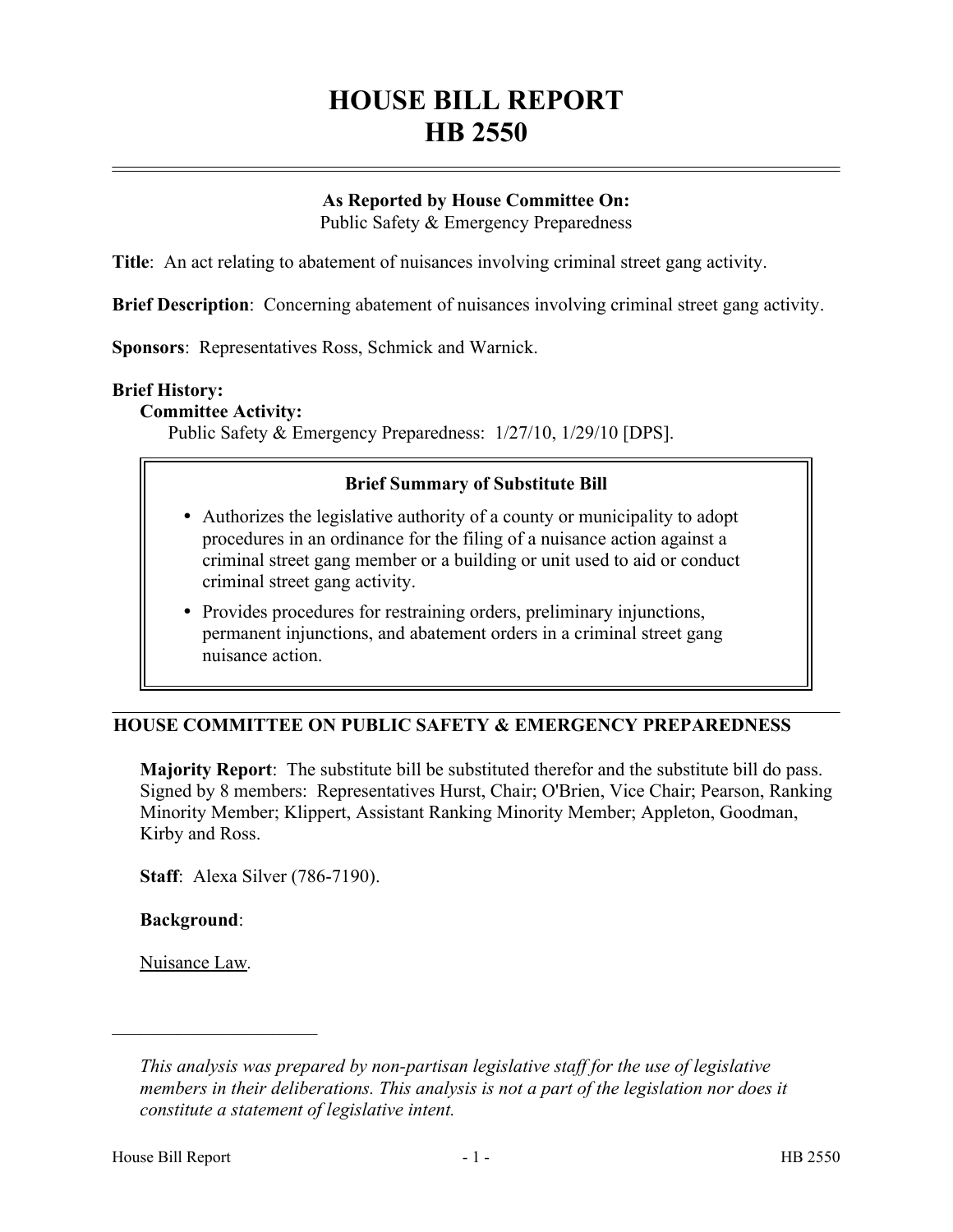Nuisance is the substantial and unreasonable interference with the use and enjoyment of land. An action to abate a nuisance may be filed if the nuisance interferes with the comfortable enjoyment of life and property or if it injures another's health. The law of nuisance has traditionally been developed by the courts, but state and local governments may declare what constitutes a nuisance and provide for the abatement of the nuisance. For example, the Legislature has enacted nuisance laws regarding prostitution, exhibition of lewd films, and fighting.

## Drug Nuisance Law*.*

Under the drug nuisance statute, every building or unit in a building that is used to unlawfully manufacture, deliver, sell, store, or give away a controlled substance is a nuisance that can be enjoined, abated, and prevented. A person may bring an action to abate the nuisance by filing a complaint in superior court that describes the adverse impact of the property on the neighborhood.

If a nuisance is established, the court may issue an abatement order directing the removal and disposition of property under drug forfeiture laws. The abatement order must also provide for immediate closure of the building or unit for a period of one year. While the order of abatement is in effect, the building or unit is in the custody of the court. An owner may be able to avoid abatement if: (1) the owner had no knowledge of the nuisance or was making reasonable attempts to abate the nuisance; and (2) the owner will immediately abate the nuisance and prevent the nuisance for one year.

## Criminal Street Gang Definitions*.*

A "criminal street gang" is an organization, association, or group of three or more people with a common name or identifying sign or symbol, one of the primary activities of which is the commission of crimes and the members of which engage in a pattern of criminal street gang activity. A "criminal street gang associate or member" is a person who actively participates in a criminal street gang and intentionally promotes, furthers, or assists in a criminal act by the gang.

A "criminal street gang-related offense" is a felony or misdemeanor committed: (1) for the benefit of, at the direction of, or in association with a criminal street gang; (2) with the intent to promote, further, or assist in criminal conduct by the gang; (3) to gain admission or promotion in the gang; (4) to increase the gang's size or control in an area; (5) to exact revenge; (6) to obstruct justice; or (7) to give the gang an advantage in a criminal market sector.

–––––––––––––––––––––––––––––––––

# **Summary of Substitute Bill**:

Nuisance Action Authorized*.*

The legislative authority of a county or municipality may adopt procedures in an ordinance for a public agency and certain individuals to file nuisance actions for criminal street gang-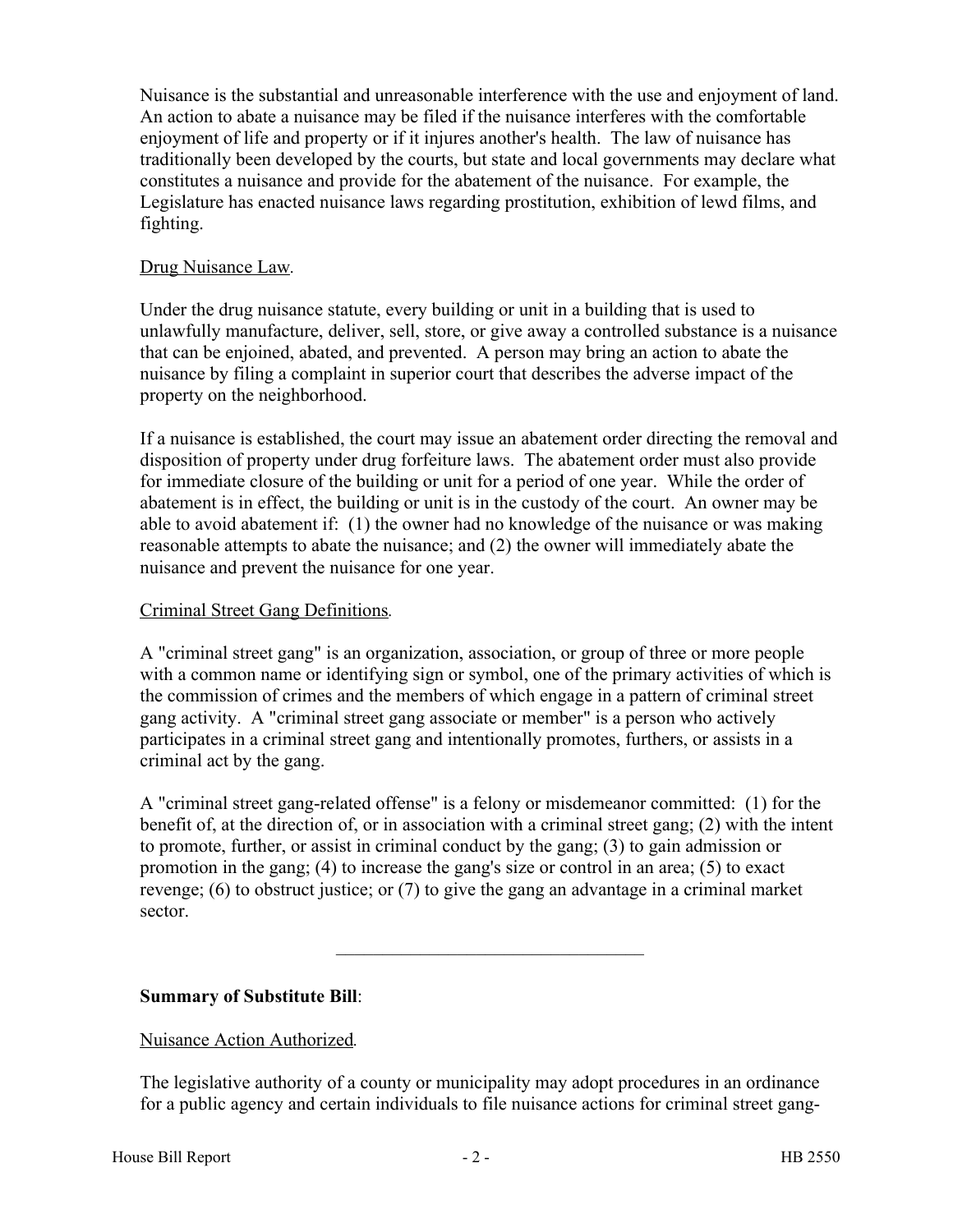related nuisances. A public agency may file an action seeking a restraining order, preliminary injunction, or permanent injunction against a criminal street gang member to enjoin his or her criminal street gang activity or a criminal street gang offense. Either a public agency or a person who resides, works in, or owns property in the same multifamily building or apartment complex or within a one-block radius of the property where the nuisance is alleged to exist may file an action for an injunction against a building or unit that is being used to aid, promote, or conduct criminal street gang activity. Only the offending unit is a nuisance.

## Restraining Order or Preliminary Injunction*.*

Upon a showing of good cause, a court may issue a restraining order or preliminary injunction to prevent people other than the legal owner from interfering with the contents of the building or unit. Preliminary relief to prevent the nuisance is authorized. The restraining order or preliminary injunction is effective no more than 15 days. The method of service of the restraining order or preliminary injunction is specified. A copy of the complaint must be served on the defendant at least six days before the hearing.

A criminal street gang nuisance action has precedence over other actions, except prior matters of the same character, drug nuisance actions, child dependency proceedings, criminal proceedings, election contests, temporary restraining orders and injunctions, foreclosures by a legal owner, actions to forfeit a vehicle used in violation of the Uniform Controlled Substances Act, and any other case determined by statute or the court to be a priority.

#### Permanent Injunction and Abatement Order*.*

If a nuisance is established in an action against a criminal street gang member, the final order must include entry of a permanent injunction. If a nuisance is established in an action against a building or unit in a building, the court must enter an abatement order as part of the final judgment. If the building or unit is not subject to the interests of innocent legal owners, the order shall provide for immediate closure of the building or unit for a period of one year. While the order remains in effect, the building or unit is in the court's custody. A law enforcement officer must be authorized to make and return to the court an inventory of the building or unit in a building. The plaintiff's costs in the action are a lien on the building or unit to the extent of the owner's interest, and the lien must be filed as a judgment summary.

An owner may avoid abatement if: (1) the owner had no knowledge of the nuisance or was making reasonable attempts to abate the nuisance; and (2) the owner will immediately abate the nuisance and prevent the nuisance for one year. "Reasonable efforts" include attempting to terminate a tenancy or lease, placing restrictions on the rental agreement or lease, adopting feasible measures on the property to prevent criminal street gang activity, and cooperating with law enforcement.

If there is insufficient evidence of a nuisance, the court may order the person who filed the complaint to pay reasonable attorneys' fees, costs, loss of revenue, and damages.

## Other Provisions*.*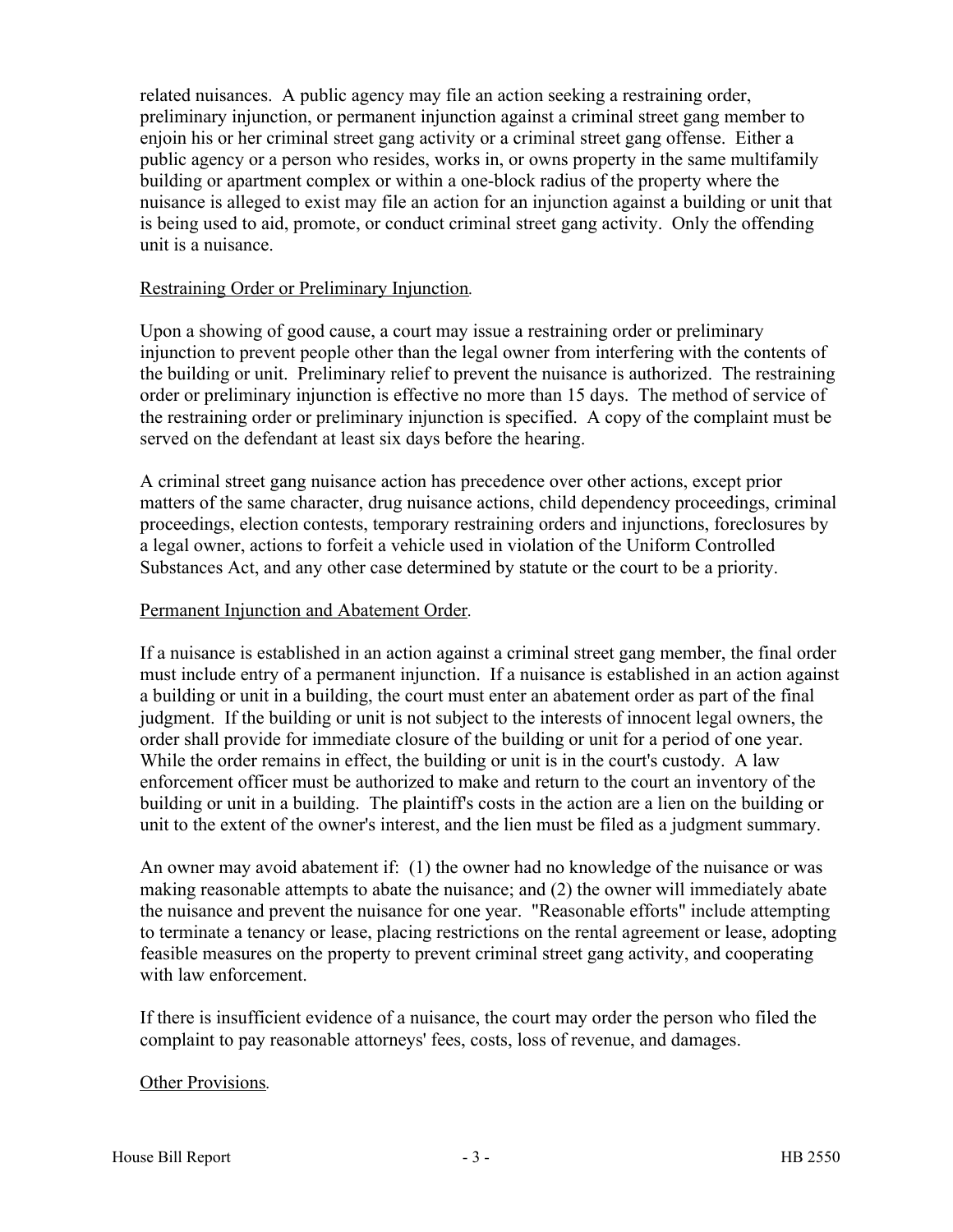When the nuisance action is brought by a public agency, intentional violation of a court order under the act is a misdemeanor. If the owner of the building or unit has been found in contempt of court and has been fined, the fine is a lien on the building or unit to the extent of the owner's interest. The lien must be filed, recorded, and enforced as a judgment summary.

# **Substitute Bill Compared to Original Bill**:

The substitute bill makes the following changes to the original bill:

- permits the legislative authority of a municipality, as well as a county, to enact an ordinance authorizing gang nuisance actions;
- authorizes any public agency to bring a nuisance action;
- limits the individuals who may bring an action to persons who reside, work, or own property in the building or within a one-block radius of the nuisance;
- clarifies that a nuisance action seeking a restraining order, preliminary injunction, or permanent injunction may be filed against a gang member;
- permits a nuisance action only against buildings or units that are used for the purpose of aiding, promoting, or conducting criminal street gang activity rather than any building or unit where such acts take place;
- excludes property used for the purpose of providing health services, food and financial assistance, treatment, counseling, training, religious services, education, civic involvement, or any social service or charitable assistance;
- requires notice to be served on the defendant or the occupant and owner according to the rules of civil procedure, and requires notice to be served at least six days before the hearing rather than three days;
- limits the effectiveness of an ex parte temporary restraining order or preliminary injunction to 15 days, unless the court grants a continuance;
- removes the provision making it contempt of court to violate a restraining order or preliminary injunction;
- adds child dependency cases and any other case determined to be a priority by statute or the court to the list of actions over which a gang nuisance action does not take precedence;
- requires that a lien be recorded and enforced as a judgment summary;
- defines "reasonable efforts" for the purposes of determining whether the occupant or owner of the building made reasonable efforts to abate the nuisance;
- authorizes a court to award attorneys' fees and damages if the court finds insufficient evidence of a nuisance; and
- requires that law enforcement be authorized to create an inventory of the building or unit upon issuance of the final abatement order rather than the restraining order or preliminary injunction.

–––––––––––––––––––––––––––––––––

**Appropriation**: None.

**Fiscal Note**: Available.

**Effective Date of Substitute Bill**: The bill takes effect 90 days after adjournment of the session in which the bill is passed.